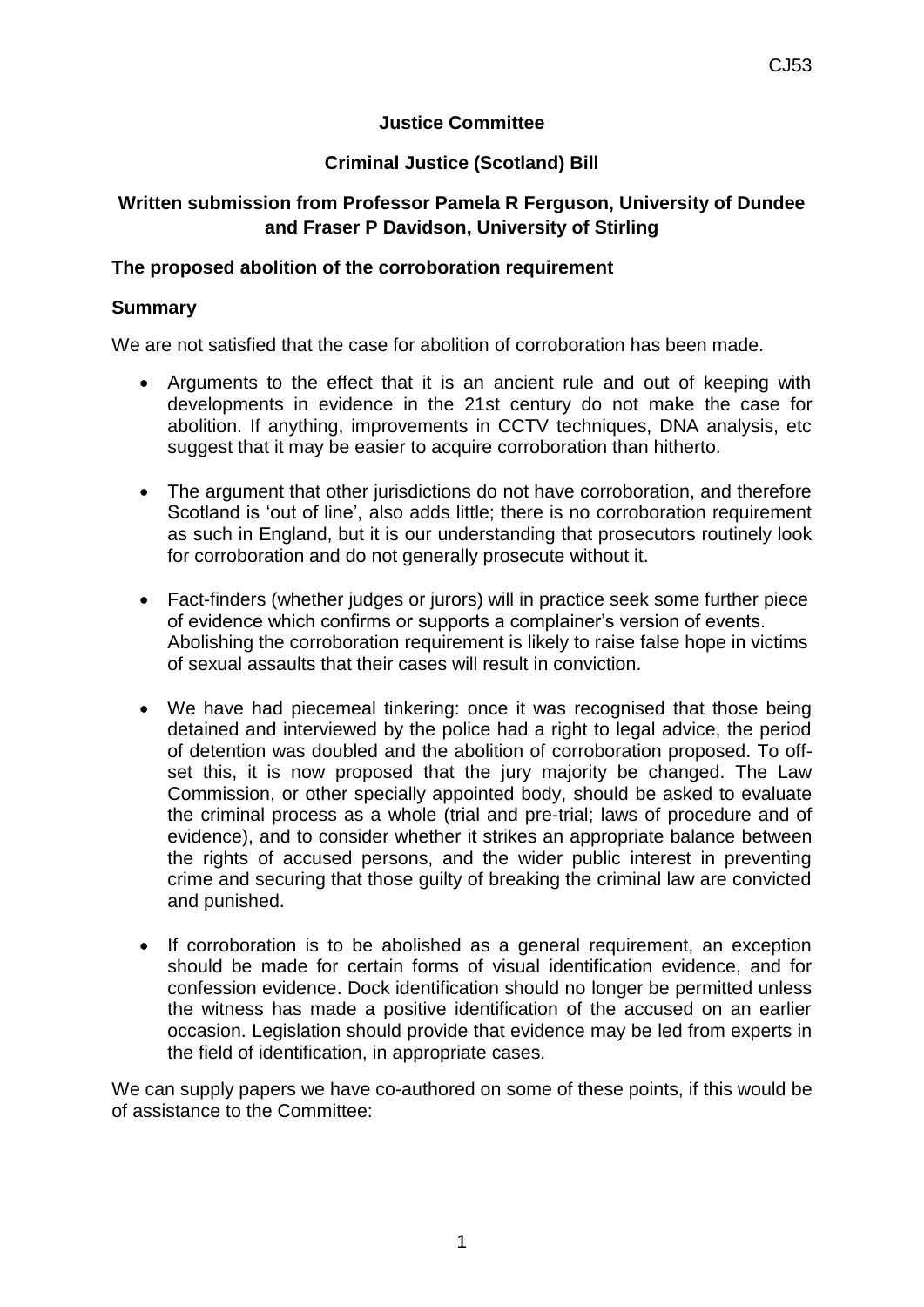- 1. P. R Ferguson and F.E. Raitt, "A Clear and Coherent Package of Reforms? The Scottish Government consultation paper on the Carloway Report" 20*12 Criminal Law Review*, 909-926
- 2. F.P. Davidson and P.R. Ferguson, "The corroboration requirement in Scottish criminal trials: Should it be retained for some forms of problematic evidence?" 2014 *International Journal of Evidence and Proof* (forthcoming).

Since it seems likely that corroboration will be abolished as a general requirement, we focus in this note on the argument that it should continue to be a requirement for two types of particularly problematic evidence, namely for visual identification and confession evidence.

**(a) Eyewitness identification evidence:** Identification may not be an issue at trial, for example, where an accused is pleading self-defence to an assault or homicide charge, or consent in a rape trial, but where it is at issue, a distinction may be made between cases in which the accused is well-known to the victim, and the circumstances are such that there was ample opportunity for the witness to see the perpetrator, and those cases in which identification rests on less solid foundations. In the former case, the veracity of the witness may still be in doubt  $-$  a witness who states categorically that her husband punched her; that she saw her neighbour trampling her prize roses; or that her boss forced her to have sexual intercourse may be lying, but if she is telling the truth then it is unlikely that her identification of the perpetrator is mistaken. In contrast to this, where a witness and perpetrator were not acquainted before the incident, then it is far more likely that even an honest complainer may be mistaken. In such cases, miscarriages of justice can and do occur. Likewise, where the witness caught but a 'fleeting glance' of the perpetrator, misidentification may occur, even when the accused is someone to whom the witness is well known. The Scottish courts have recognised the problematic nature of such evidence, indeed it has been stated that where a prosecution depends on eyewitness identification, 'the risk of a miscarriage of justice is notorious.'<sup>1</sup> This echoes the view of the Criminal Law Revision Committee in England, who regarded 'mistaken identification as by far the greatest cause of actual or possible wrong convictions<sup>'.2</sup> Research from the USA similarly suggests that that mistaken identifications account for more miscarriages of justice than all other causes combined.<sup>3</sup>

Wrongful convictions may result from two types of eye-witness identification errors. Even when observers have a perfect view of an event or person, they interpret rather than straightforwardly record what they are seeing, $4$  while their memory of what they have seen is unconsciously adapted over time.<sup>5</sup> Thus there may, for example, be a tendency to persuade oneself that a person one sees is actually someone whom one knows, while in one's memory of that event the individual perceived becomes more and more like that person. $6$  Moreover, while it is commonly supposed that an individual is more likely to recall an event vividly and accurately if it is especially traumatic, the reverse is actually true.<sup>7</sup> It is also the case that the prejudices of the witness may significantly distort perception, $^8$  and, even when not prejudiced, observers are much less accurate when identifying members of racial groups different to their own.<sup>9</sup> A second error may occur when the fact-finder, particularly if this is a jury, assesses the identification evidence and affords it more weight than it merits, since juries tend to place great weight on identification evidence.<sup>10</sup> Their faith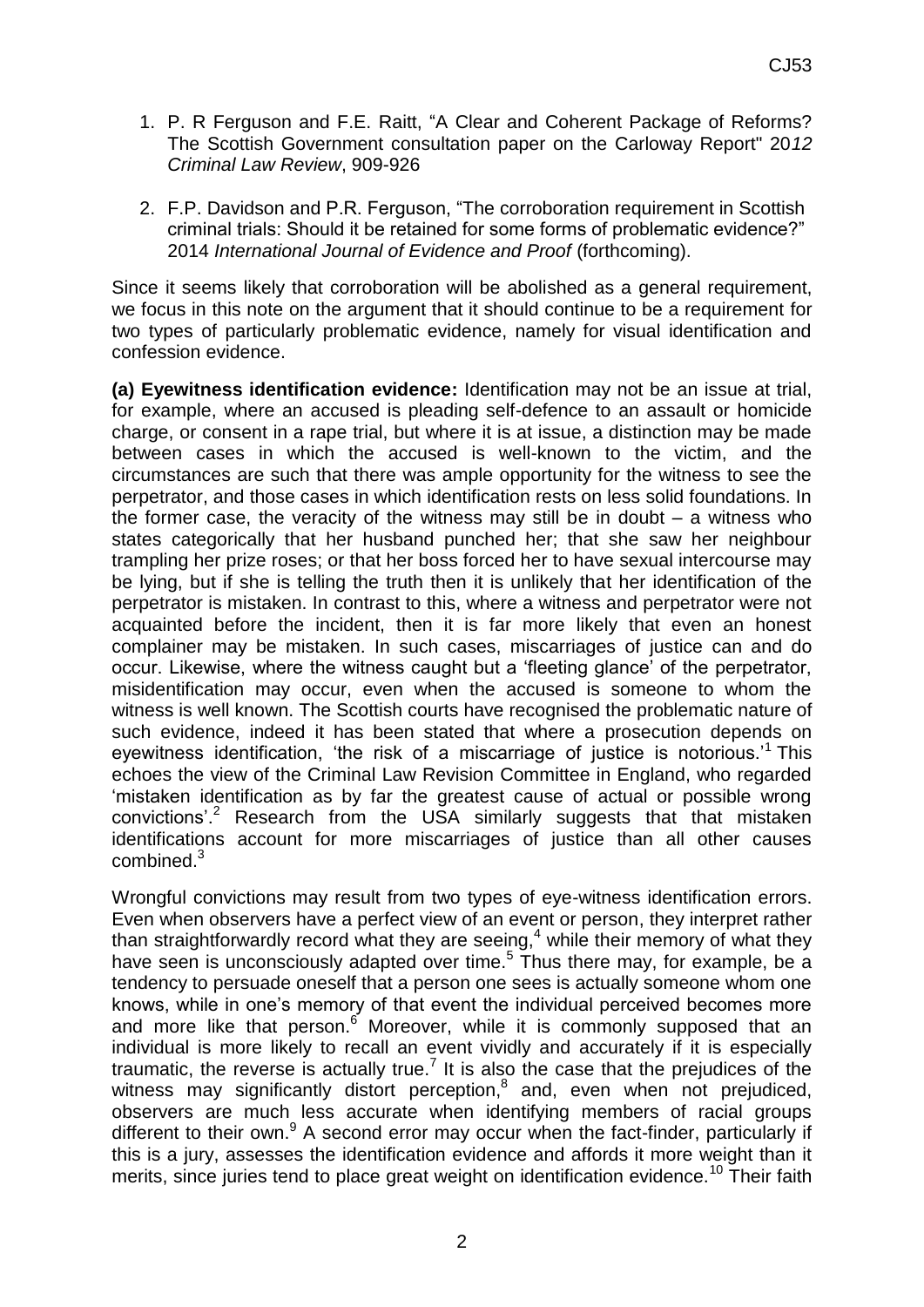in such evidence may often be misplaced, but it is usually difficult to assess whether the confidence of a witness in making a positive identification is well founded,  $11$  and since such witnesses tend to be absolutely certain of the truth of what they are saying, cross-examination is rarely an effective means of testing the value of such evidence.

The problems of identification evidence are compounded in Scotland since we still permit dock identification of the accused as the perpetrator of a crime. Sometimes the purpose of this is simply to confirm that the person in the dock is indeed the person whom the witness has previously identified. However, dock identification can take a different form, where a witness has not previously been asked to make an identification at an identification parade. The appeal court has recognised that this type of dock identification is open to criticism<sup>12</sup> and has stressed that trial judges should normally instruct juries on its dangers.<sup>13</sup> These can include the fact that the witness is identifying someone they saw only once, perhaps some considerable time previously, that dock identification lacks the safeguards inherent in an identification parade, and that the accused is indeed sitting in the dock. (As a former prosecutor, one of us has had the experience of witnesses identifying the accused as the perpetrator solely on the basis that they assume the person in the dock must be the person who 'did it'.) If a trial judge omits to warn a jury of these dangers, this will not necessarily lead to a conviction being overturned. Some years ago the Departmental Committee on Criminal Procedure in Scotland in its Second Report suggested that identification parades should replace dock identification, and that the latter should not be competent where the witness had failed to identify the accused at a parade.<sup>14</sup> This was not acted upon, and the appeal court has rejected the argument that it is unfair to allow a witness to identify the person in the dock as the perpetrator, even where there was effectively only one person who could be identified, the court having been cleared.<sup>15</sup> Several other appeal court decisions have upheld the acceptability of dock identification. This is a practice which ought to cease.

Given the risk of miscarriages of justice, trial judges should direct juries on the problematic nature of identification evidence, generally. However, precisely what a trial judge says in this connection is a matter for his or her discretion. In England, where a case rests on disputed identification evidence, the trial judge has to warn the jury of the need for caution before convicting on the basis of such evidence, explaining how it can be inaccurate, and making reference to its strengths and weaknesses in the case in question.<sup>16</sup> Similar views have been expressed in other Commonwealth jurisdictions.

Moreover, the Scottish jury will not have the benefit of expert evidence on the dangers of mis-identification. The High Court has ruled against the admissibility of such evidence. This lack of expert assistance, coupled with the tendency, noted above, of juries to set particular store by such evidence, makes it doubtful how much impact judicial warnings have. $18$  In this context, the fact that juries tend to be convinced by such evidence means that the requirement of a two-thirds majority in favour of a guilty verdict – as proposed in the current Bill – is unlikely to represent much of a safeguard. Indeed the studies regarding the dangers of this type of evidence have all occurred in jurisdictions where similar safeguards are already in place.

An example of how reliance on such evidence can lead to miscarriages of justice is found in an American case where a man served 14 years' imprisonment for a crime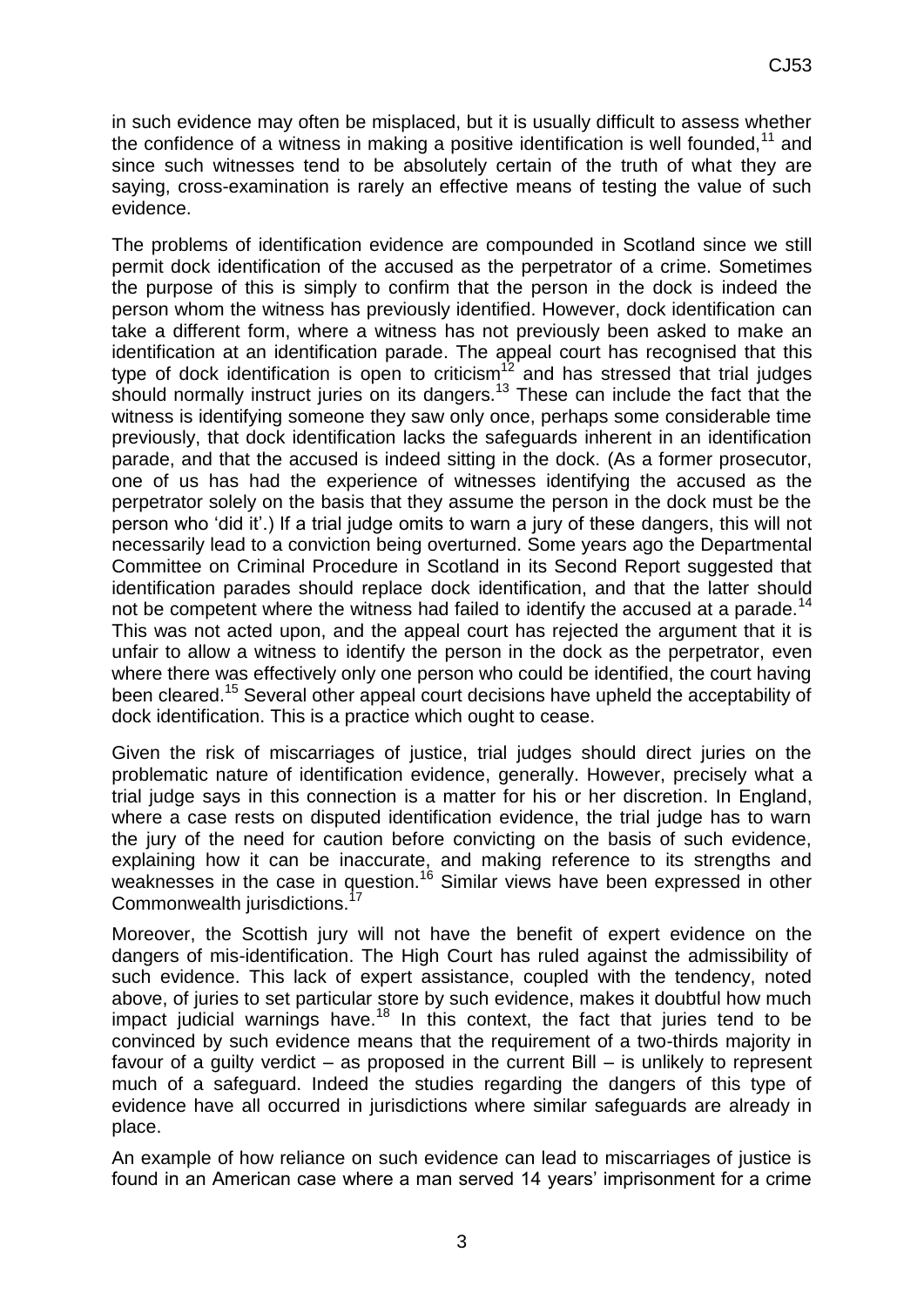he did not commit, ultimately being acquitted on the basis of DNA evidence:

'Though … the rape victim … spent more than forty-five minutes with her attacker in her brightly lit home, spoke to him face-to-face, and took special care during the attack to make careful observations and notes in her mind of all the attacker's identifying characteristics, … [she] identified the wrong man in a photographic identification, in a line-up, and at trial. She claimed to be "100% certain" of her identifications on all three occasions.' <sup>19</sup>

It has been suggested that corroboration of eyewitness identification ought to be required in the USA.<sup>20</sup> It would be ironic if Scotland were to dismantle this important safeguard at a time when other jurisdictions are considering its reintroduction.

As it currently operates, however, corroboration offers little safeguard in cases involving visual identification evidence. Lord Justice-General Emslie summarised the approach of the Scottish Courts: 'where one starts with an emphatic positive identification by one witness then very little else is required. That little else must of course be evidence which is consistent in all respects with the positive identification evidence'.<sup>21</sup> In other words, it is not necessary that at least two witnesses *positively identify* the accused as the perpetrator. If one witness does so, the requirements of corroboration are met if another witness testifies that the accused has the same build as the perpetrator, $22$  or is the same height and has the same hair colour as the perpetrator.<sup>23</sup> It was enough in one case that the corroborating witness indicated that the accused resembled the perpetrator in terms of basic looks. $24$  In one case the corroborating witnesses picked out the accused at an identification parade as resembling the man she had seen in terms of build, hair colour and hair length. She had also picked out another individual as resembling the man she had seen, yet the court saw this as no barrier to her evidence having corroborative effect.<sup>25</sup>

There is also the issue of how positive the primary identification evidence, which is corroborated by the 'weak' identification evidence, has to be. It is clear that the witness does not have to be entirely certain that the accused is the perpetrator. It amounts to a positive identification if a witness says that the accused is 'very like'' the person they saw.<sup>26</sup> The same is true if one witness testifies to being  $'80\%$ , and another to being '75%' sure that the accused is the person they saw*.* <sup>27</sup> It can be appreciated then that the retention of the corroboration requirement as it currently operates would not offer much of a safeguard in quite a number of cases. The central problem with visual identification evidence is related to its very nature. No doubt in broad terms the more witnesses who can identify an accused, the more likely it is that the identification will prove to be accurate, but given that such evidence is often inherently suspect because of the factors mentioned above, the mere extent of visual identification evidence is no guarantee of accuracy. It may therefore be necessary to concentrate on improving the quality of identification evidence through such devices as the guidelines provided for the authorities under Code D of the Police and Criminal Evidence Act 1984 in England. The Bill represents an opportunity to strengthen aspects of the law of evidence. In 2004, Parliament recognised the legitimacy of admitting expert psychological or psychiatric testimony. It is suggested that a similar provision could be enacted which would allow evidence to be led from experts in the field of identification, in appropriate cases. Rather than trial judges merely warning of the dangers of accepting uncorroborated identification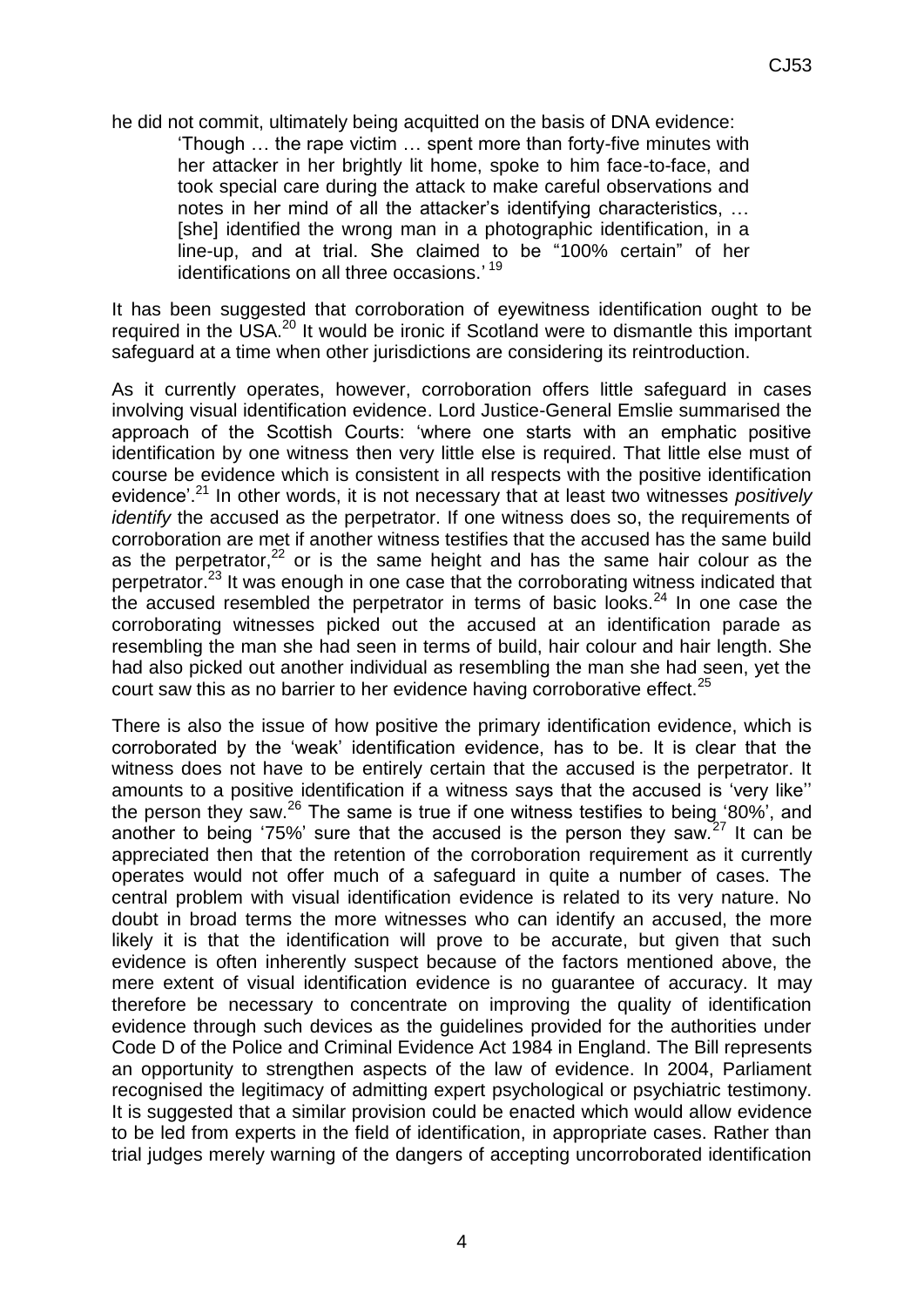evidence, such testimony could explain the inherent unreliability of the human memory in certain types of situations.

**(b) Confession evidence:** The second area where consideration might be given to the retention of a corroboration requirement relates to evidence of an extra-judicial confession. While Scotland is unique in retaining a general corroboration requirement, it is not the only jurisdiction to have a requirement in relation to confessions. Most US states maintain such a requirement. According to the US Supreme Court, the foundation of this

'lies in a long history of judicial experience with confessions and in the realization that sound law enforcement requires police investigations which extend beyond the words of the accused. Confessions may be unreliable because they are coerced or induced, and although separate doctrines exclude involuntary confessions from consideration by the jury, … further caution is warranted because the accused may be unable to establish the involuntary nature of his statement. Moreover, though a statement may not be "involuntary" within the meaning of this exclusionary rule, still its reliability may be suspect if it is extracted from one who is under the pressure of a police investigation – whose words may reflect the strain and confusion attending his predicament rather than a clear reflection of his past.'<sup>28</sup>

It is impossible to assess how frequently false confessions are made, $29$  but there is ample evidence that they do occur,  $30$  and one study has found that almost a quarter of all wrongful convictions in the USA may be attributable to false confessions. $31$ Quite apart from the situation where the suggested confession was never in fact made, $32$  individuals do make false confessions for all manner of reasons.  $33$  As the *Royal Commission on Criminal Justice observed.*<sup>34</sup>

- (i) people may make false confessions entirely voluntarily as a result for a morbid desire for publicity or notoriety;  $35$  or to relieve feelings of guilt about a real or imagined previous transgression;<sup>36</sup> or because they cannot distinguish between reality and fantasy;
- (ii) a suspect may confess from a desire to protect someone else from interrogation and prosecution;
- (iii) people may see a prospect of immediate advantage from confessing $37$  (e.g. an end to questioning or release from the police station $^{38}$ )  $\ldots$  and
- (iv) people may be persuaded temporarily by the interrogators that they really have done the act in question…<sup>39</sup>

In our view, Scotland ought to retain the requirement of corroboration in relation to confessions.

In practice, a confession can almost corroborate itself, in the sense that corroboration can be found in the fact that the circumstances of the crime coincide with the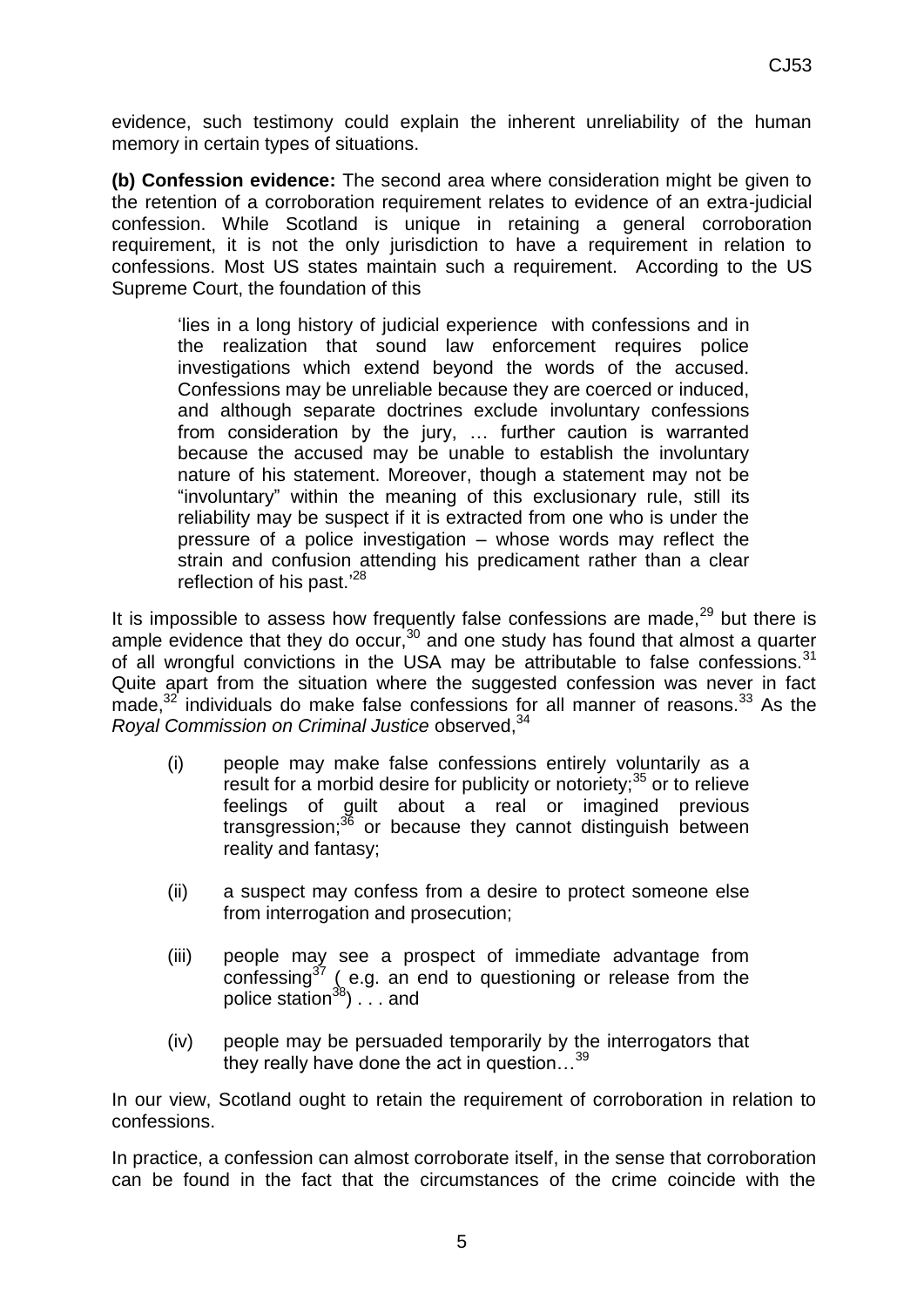confession. This approach might be seen to make perfect sense in cases like *Manuel*  v *HM Advocate*<sup>40</sup> where the confession revealed details which only the perpetrator could know: where the victim's body and certain items of her clothing could be found. He then led the police to the body itself. In such a case, the concern that the confession might be fabricated is largely absent. However, the approach also seems to prevail when there is no such safeguard; it is no bar to conviction that the coincidence of the details of a confession with those of the crime providing corroboration are largely in the public domain, <sup>41</sup> nor that while some of its points coincide with the details of the crime, others are actually at odds with those details.<sup>42</sup>

It is apparent, then that the safeguard provided by the insistence that a confession must be corroborated has been significantly weakened, in practice. Special knowledge confessions can corroborate when the knowledge revealed is not so special, in that it is shared by many or could have been acquired other than by being the perpetrator of the crime. Indeed, a special knowledge confession can still corroborate even if parts of it are entirely inaccurate. To say that such matters are capable of being weighed by the jury is especially problematic, since it seems that juries are particularly impressed by confessions,<sup>43</sup> thus the chances of being acquitted in such circumstances are very low,<sup>44</sup> especially as judges in Scotland do not routinely warn juries of the dangers of relying on uncorroborated confessions, as happens in certain other jurisdictions.<sup>45</sup> In contrast to identification evidence, the courts are more open to the admissibility of expert evidence in relation to the reliability of confessions. Thus experts can be heard on such matters as an accused's peculiar susceptibility to pressure when questioned by the police,<sup>46</sup> and the likelihood that several people who heard a confession being made would be able to recall it in almost identical terms. $47$  However, special circumstances must be present before expert evidence may be admitted.

It is recommended that Parliament should signal the continuing importance of corroboration in this area by retaining the requirement. For example, legislation could provide that:

'A confession requires to be corroborated by evidence independent of the confession, except where the confession reveals special knowledge of the crime, the only reasonable explanation of which is that the accused was the perpetrator.'

Provision could also be made for expert testimony to be admitted, to explain to jurors that not all 'confessions' are genuine. Without such expert evidence to guide them, juries will struggle to fathom why an innocent person would confess to a crime. Simply requiring a two-thirds majority in favour of a guilty verdict is unlikely to provide any real safeguard, and certainly nowhere near as secure a safeguard as a proper corroboration requirement.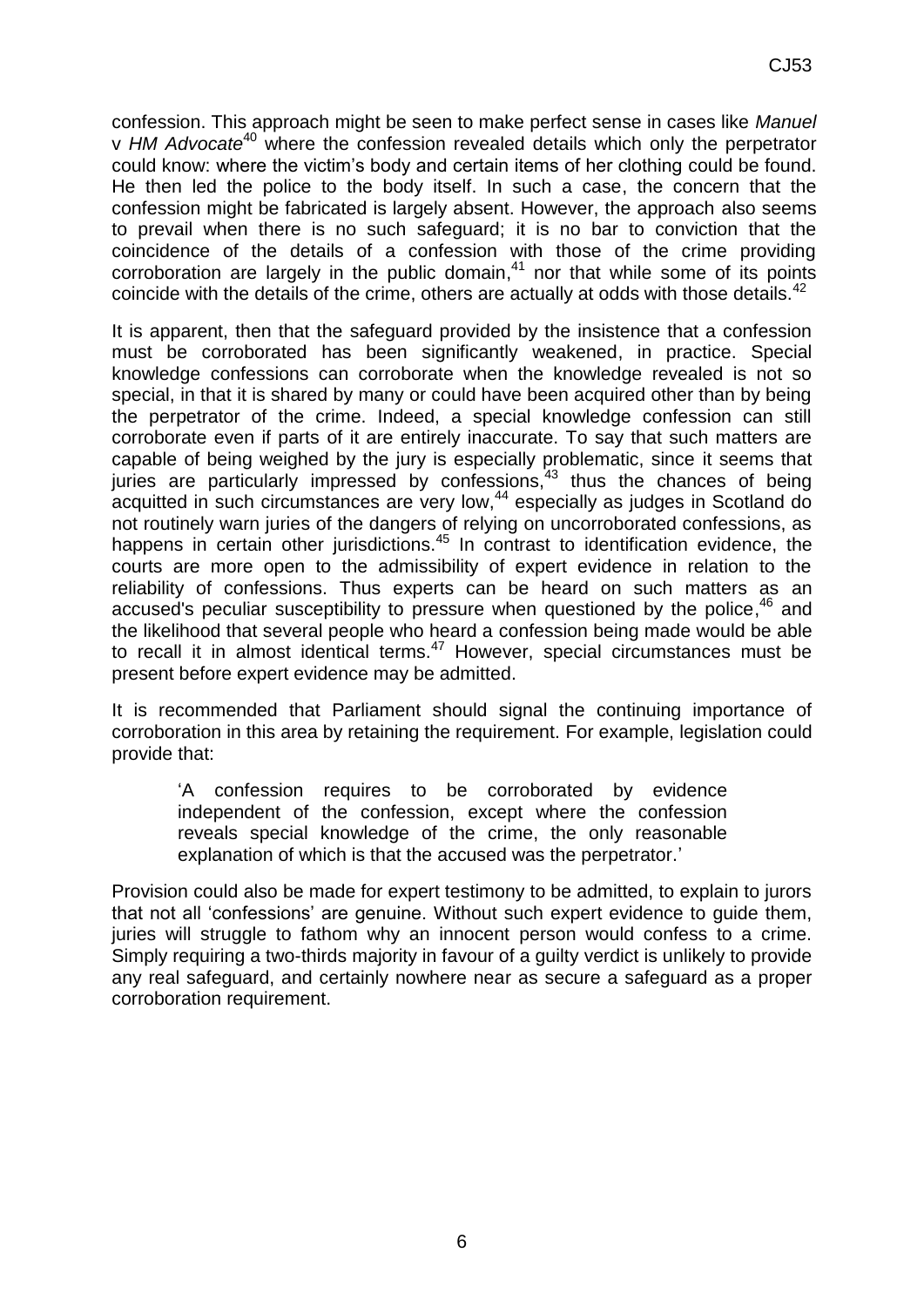### **References**

- $\overline{1}$ <sup>1</sup> *Gage* v *HM Advocate* [2011] HCJAC 40 at para [29] per LJ-C Gill.
- 2 11th Report, 1972, Cmnd 4991, para 196. See to similar effect the *Report of the Departmental Committee on Evidence of Identification in Criminal Cases* (1976) para 8.1.
- 3 G. L. Wells, 'Eyewitness Identification: Systemic Reforms' (2006) *Wisconsin L Rev* 615.
- <sup>4</sup> G. M. Davies, 'Mistaken Identification: Where Law Meets Psychology Head On' (1996) *Howard J of Crim Juris* 232.
- 5 K. L. Scheppele, 'The Ground Zero Theory of Evidence*'* (1998) 49 *Hastings L J* 321.
- 6 E. F. Loftus, *Eyewitness Testimony* (Harvard University Press, 1979) 40.
- 7 B. L. Cutler and S. D. Penrod, *Mistaken Identity: The Eyewitness, Psychology and the Law* (Cambridge University Press, 1995) 103-104.
- 8 Loftus, above n. 6, at 39; J. W. Shepherd, J. B. Deregowski and H .D. Ellis, 'A Cross Cultural Study of Recognition Memory for Faces*'* (1974) 9 *International J of Psychology* 205; R. Lindsay and G. Wells, 'What Do We Really Know About Cross Race Identification Evidence?*'* in S. M. Lloyd-Bostock and B. R. Clifford (eds.), *Evaluating Witness Evidence* (Wiley & Sons, 1983).
- 9 See generally Cutler and Penrod, n. 7 above, at 104.
- <sup>10</sup> B. L. Cutler, 'Juror Sensitivity to Eyewitness Identification Evidence*'* (1990) 14 *Law and Human Behavior* 185; K. A. Deffenbacher and E. F. Loftus, *'*Do Jurors Share A Common Understanding Concerning Eyewitness Behavior?' (1982) 6 *Law and Human Behavior* 15.
- <sup>11</sup> J. C. Brigham and R. K. Bothwell, *'*The Ability of Prospective Jurors to Estimate the Accuracy of Eyewitness Identifications' (1983) 7 *Law and Human Behavior* 19; G. Wells and R. Lindsay, 'How Do People Infer the Accuracy of Eyewitness Testimony?' in S. M. Lloyd-Bostock and B. R. Clifford (eds.), *Evaluating Witness Evidence* (Wiley & Sons, 1983); and G. Wells and L Murray, 'Eyewitness Confidence' in G. Wells and E. F. Loftus, *Eyewitness Testimony* (Cambridge University Press, 1984**).**
- <sup>12</sup> *C* v *HM Advocate* [2012] HCJAC 39 at para 12.
- <sup>13</sup> *Brodie* v *HM Advocate* [2012] HCJAC 147.
- $14$  1975, Cmnd 6218, paras 46.10 and 46.13.
- <sup>15</sup> *Dudley* v *HM Advocate* 1995 SCCR 52.
- <sup>16</sup> *Read* v *R* [1990] 1 AC 363.
- 17 *Mezzo* v *R* [1986] 1 SCR 802; *Auckland City Council* v *Bradley* [1988] 1 NZLR 103; *Domican* v *R* (1992) 173 CLR 555; *People* v *Casey* [1963] IR 33.
- <sup>18</sup> Cutler and Penrod, n. 7 above, at 263 suggest the impact is minimal. See also R. C. Lindsay, G. L. Wells and C. M. Rumpel, 'Can People Detect Eyewitness and Identification Accuracy Within and Across Situations?' (1981) 66 *Journal of Applied Psychology* 79.
- <sup>19</sup> D. A. Sonenshein and R. Nilon, 'Eyewitness Errors and Wrongful Convictions: Let's Give Science a Chance' (2010-11) 89 *Oregon L Rev* 263, 264.
- $20$  S. G. Thompson, 'Beyond a Reasonable Doubt? Reconsidering Uncorroborated Evewitness Identification Testimony' (2007-8) 41 *University of California at Davis Law Review* 1487.
- <sup>21</sup> *Ralston* v *HM Advocate* 1987 SCCR 467at 472.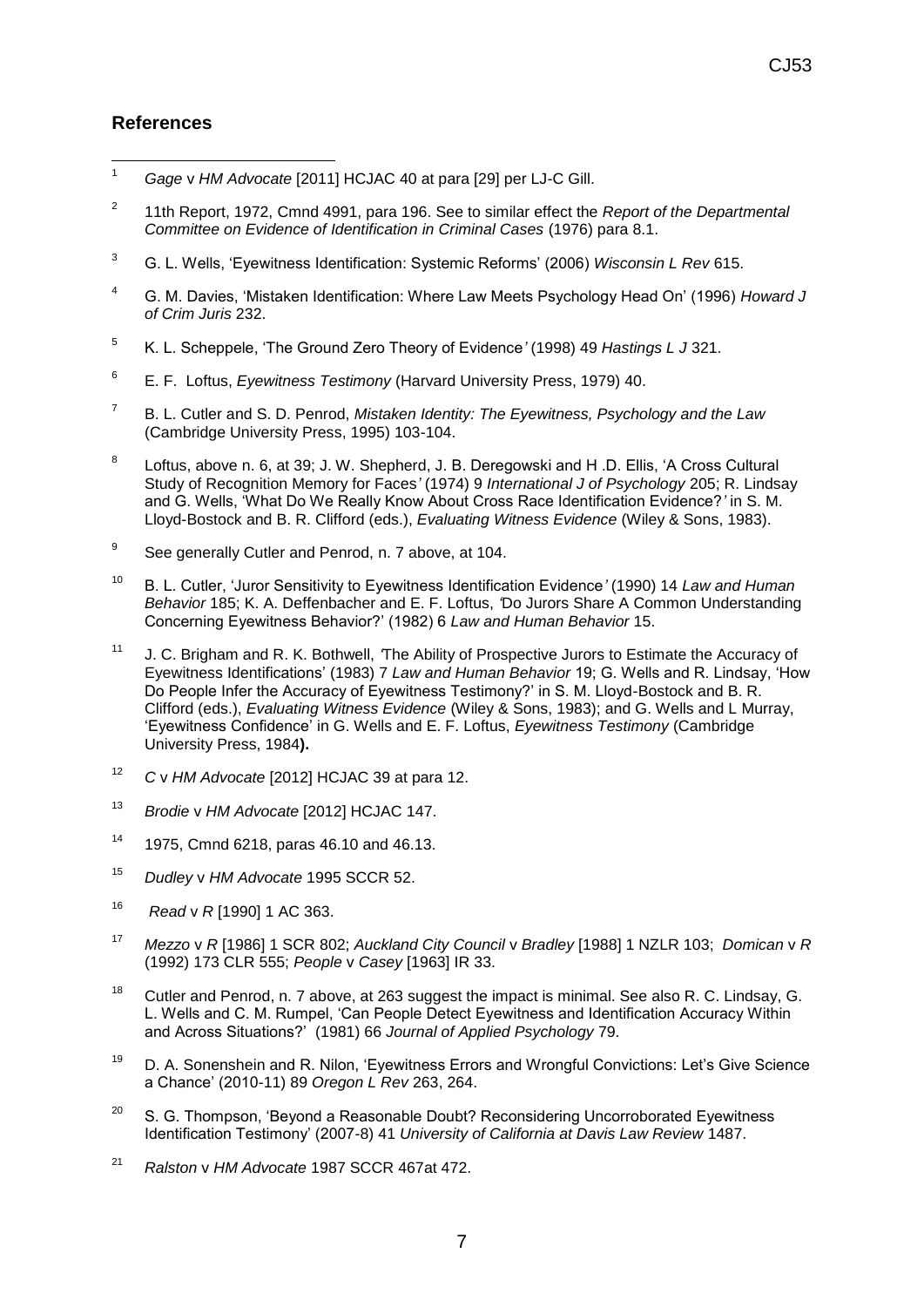- 22 <sup>22</sup> *Nelson* v *HM Advocate* 1988 SCCR 536.
- <sup>23</sup> *Murphy* v *HM Advocate* 1995 SCCR 55.
- <sup>24</sup> *Adams* v *HM Advocate* 1999 JC 139.
- <sup>25</sup> *Kelly* v *HM Advocate* 1998 JC 35.
- <sup>26</sup> *Gracie* v *Allan* 1987 SCCR 364.
- <sup>27</sup> *Nolan* v *McLeod* 1987 SCCR 558.
- <sup>28</sup> *Smith* v *United States* 348 US 147 at 153 (1954).
- <sup>29</sup> See M. McConville and J. Baldwin, 'The Role of Interrogation in Crime Discovery and Conviction' (1982) 22 *Brit J Criminol* 165.
- $30$  R. Pattenden, 'Should Confessions be Corroborated?' (1991) 107 LQR 317.
- <sup>31</sup> K. A. Findley, *'*Learning from Our Mistakes: A Criminal Justice Commission to Study Wrongful Convictions' (2002) 38 *California Western L Rev* 333.
- <sup>32</sup> M. McConville and J. Baldwin, *Courts, Prosecution and Conviction* (Oxford University Press, 1981) 166-167.
- <sup>33</sup> See T. Reik, *The Compulsion to Confess* (Farrar, Straus, and Cudahy; 1959).
- <sup>34</sup> *Royal Commission on Criminal Justice* (1993, Cm 2263).
- <sup>35</sup> *R* v *Sykes* (1913) 8 Cr App Rep 233 at 237.
- <sup>36</sup> S. M. Kassin and L. Wrightsman, 'Confessions' in Kassin and Wrightsman (eds.) *The Psychology of Evidence and Trial Procedure* (Sage, 1985).
- <sup>37</sup> As in *Boyle* v *HM Advocate* 1976 JC 32; where a soldier who had gone AWOL confessed to a bank robbery, because he preferred a civilian to a military prison.
- <sup>38</sup> S. M. Kassin, S. A. Drizin, T. Grisso et al, 'Police-Induced Confessions: Risk Factors and Recommendations' (2010) 34 *Law and Human Behavior* 3.
- $39$  Perhaps because of vulnerability or simply an exaggerated deference towards authority See D. J. Bem, *'*Inducing Belief in False Confessions*'* (1966) 3 *Journal of Personality and Social Psychology* 707; G. H. Gudjonsson and K. K. Singh, 'Interrogative Suggestibility and Delinquent Boys: An Empirical Evaluation Study' (1984) 5 *Personality and Individual Differences* 425; G. H. Gudjonsson and B. Lebegue, 'Psychological and Psychiatric Aspects of Coerced-Internalized False Confessions' (1989) 29 *Journal of the Forensic Science Society* 261.
- $40$  1958 JC 41.
- <sup>41</sup> *McAvoy* v *HM Advocate* 1983 SLT 16; *Wilson* v *HM Advocate* 1987 JC 50.
- <sup>42</sup> *Gilmour* v *HM Advocate* 1982 SCCR 590.
- <sup>43</sup> A. P. Sealy and A. McKew, *'*The Effect of Confession and Retraction on Simulated Juries' in S. M. Lloyd-Bostock, *Psychology in Legal Contexts: Applications and Limitations* (Oxford: Palgrave Macmillan 1981); S. M. Kassin and K. Neumann, 'On the Power of Confession Evidence: An Experimental Test of the Fundamental Difference Hypothesis' (1997) 21 *Law and Human Behavior* 469.
- <sup>44</sup> M. McConville and J. Baldwin, *Courts, Prosecution and Conviction* (Oxford University Press, 1981) at 159.